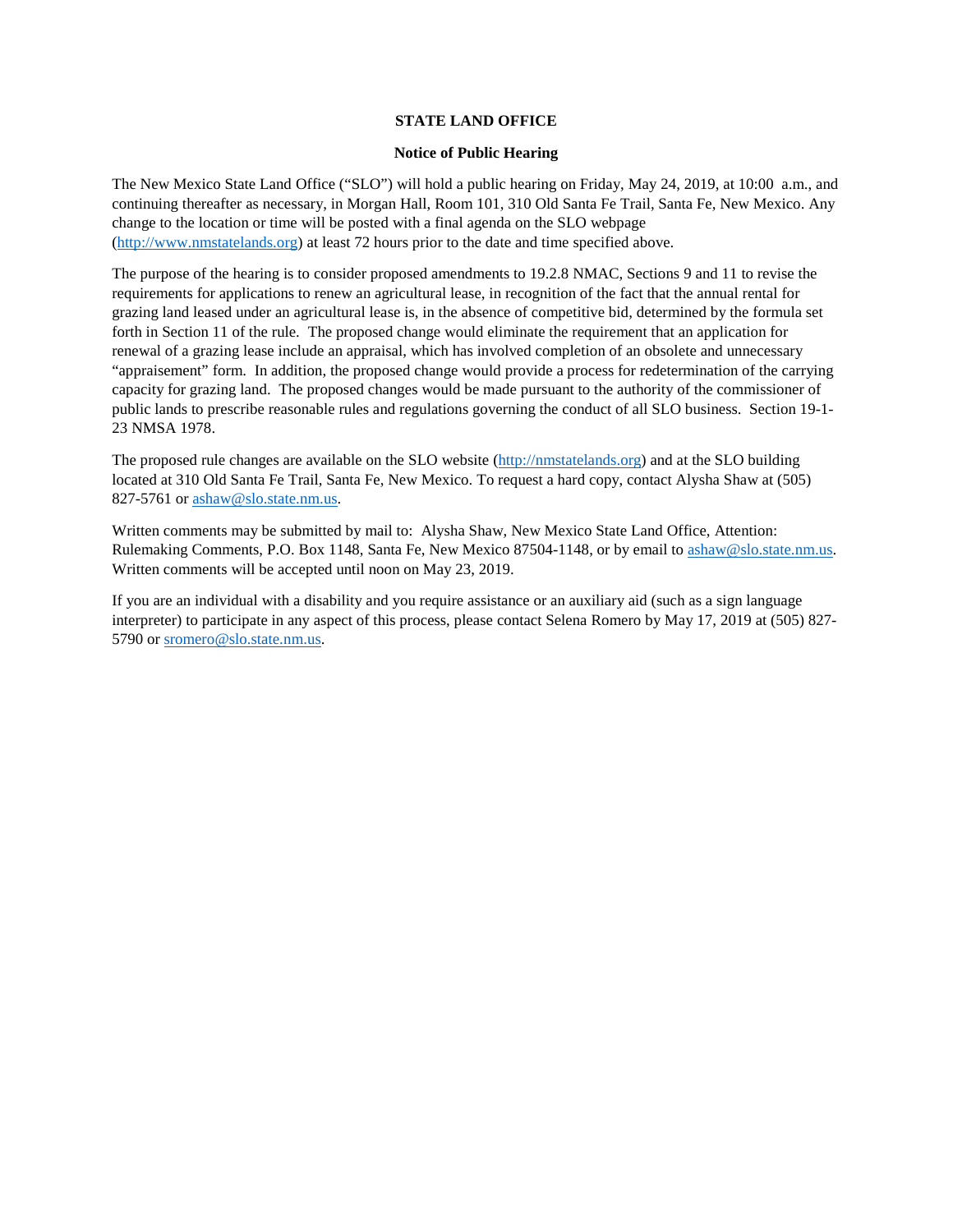#### **This is an amendment to 19.2.8 NMAC, Sections 9 and 11, effective 6/11/2019.**

# **19.2.8.9 APPLICATIONS TO LEASE:**<br>**A.** Requirements for all applications

**A.** Requirements for all applications. Applications for agricultural leases may be filed for state trust lands shown on the state land office departmental tract books as either open acreage or land under lease at the time an application is submitted. The commissioner shall reject any application to lease state trust lands, whether held under an existing lease or not under lease at the time application is made, if the commissioner determines that the award of a lease to the applicant would not be in the best interests of the trust.

**(1)** A single application shall not be accepted for lands held under more than one  $[\downarrow\downarrow\downarrow]$ existing lease or for both open acreage and lands held by an existing lease.

**(2)** All agricultural lease applications shall be made under oath on forms prescribed by the commissioner.

**(3)** All agricultural lease applications for open acreage or competitive bid shall include a sworn appraisal of the land applied for, and all improvements located thereon, made by a disinterested party who has personal knowledge and ability to provide a true and accurate assessment of the value of the land and the improvements[; provided, however, that an]. An existing lessee applying for a new lease on trust land which the lessee currently leases, in lieu of an appraisal of the improvements**,** shall submit a listing of all improvements located on the land,  $\overline{f}$  in addition to the but need not submit an appraisal of the land.

**(a)** All appraisals of improvements made for the purposes of this rule shall be made on the basis of replacement cost less a deduction for the total loss in value arising from the physical deterioration or functional obsolescence of the improvements, and a value shall be listed separately for each improvement.

**(b)** The inclusion of unauthorized improvements on any appraisal or listing of improvements submitted to the commissioner for any purpose shall not be interpreted as approval of those improvements by the commissioner. Improvements shall be approved only as provided under 19.2.8.17 NMAC "agricultural improvements" below.

**B.** Application requirements for open acreage. In addition to the requirements set forth in Subsection A above, agricultural lease applications for open acreage shall be accompanied by:

**(1)** the lease application filing fee as set forth in the schedule of fees;

**(2)** the deposit of a sum equal to the first year's offered rental, which shall in no case be less than the minimum rent in the schedule of fees, or if fewer than  $[\text{twelve}(12)]$  12 months remain in the period between the date of lease application and the following September 30th, the deposit of an amount equal to the first year's offered rental reduced on a pro rata basis by month; and,

**(3)** the deposit of a sum equal to the appraised value of the authorized improvements on the land applied for or a bill of sale or waiver of payment signed by the holder of the right to compensation for such improvements.

**C.** Simultaneous applications for open acreage. Upon receipt of simultaneous applications for open acreage, the lease shall be awarded to the applicant offering the highest annual rental or, at the commissioner's discretion, the applications may be rejected; and

**(1)** the applicants permitted to submit confidential sealed lease bids on forms and pursuant to procedures prescribed by the commissioner with the lease awarded to the applicant who by the date and time specified by the commissioner submits the highest sealed bid, if to anyone; or

**(2)** the open acreage leased by advertised, competitive bid to the bidder offering the highest annual rental, if to anyone.<br>D. Application

**D.** Application requirements for renewal. In addition to the requirements set forth in Subsection A above, agricultural lease applications for a new lease on lands held by the applicant under an existing lease shall:

**(1)** be accompanied by the lease application filing fee as set forth in the schedule of fees;

**(2)** be accompanied by the first year's offered rental, which shall in no case be less than the minimum rent in the schedule of fees; and

**(3)** be filed with the commissioner on or before August 1st of the year in which the existing lease is to expire; the failure to submit the application on or before August 1st shall result in the forfeiture of the lessee's right to obtain the lease by matching the highest annual rental offered by other applicants to lease the same land.

**E.** Application requirements for competitive bids. In addition to the requirements set forth in Subsection A above, agricultural lease applications to lease lands leased to another under an existing lease shall be made for the entire acreage under lease. Such applications shall be made on or before September 1st in the year in which the existing lease is to expire, and shall be accompanied by: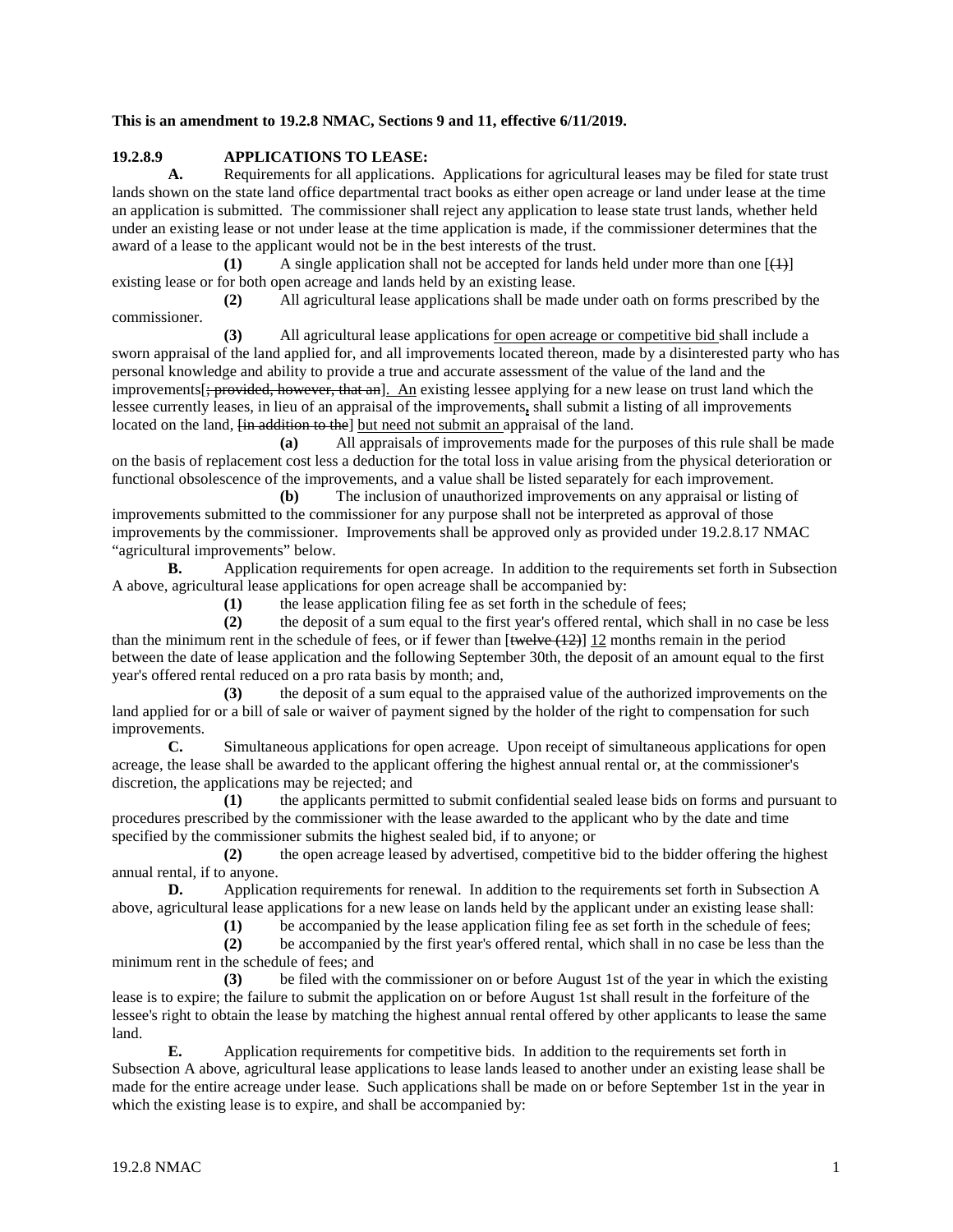(1) the lease application filing fee as set forth in the schedule of fees;<br>(2) the deposit of a sum equal to the first year's offered rental which s

**(2)** the deposit of a sum equal to the first year's offered rental which shall in no case be less than the minimum rent in the schedule of fees; and

**(3)** the deposit by money order, cashier's check or certified check of a sum equal to the appraised value of the authorized improvements on the land applied for, or a bill of sale or waiver of payment signed by the holder of the right to compensation for such improvements.

**F.** Determination of competitive bids. In the event more than one  $[\frac{1}{2}]$  application is filed to lease lands held by an existing agricultural lease, the lease shall be awarded to the applicant offering the highest annual rental, provided that such award is in the best interest of the trust. If, however, the lease is not in default and one of the applicants is the lessee under the existing lease who correctly applied for the new lease prior to August 1st, the commissioner shall notify the lessee in writing of the amount of the highest annual rental offered by another applicant for the lease and the name and address of the applicant offering the highest annual rental. If the lessee matches such offer on or before September 30th, the new lease shall be awarded to the lessee, if to anyone. If the lessee does not apply to lease the land on or before August 1st, and more than one  $[\downarrow\downarrow]$  lease application is made on the leased land on or before September 1st, the commissioner, in the commissioner's discretion, may award the lease to the applicant offering the highest annual rental, provided that such award is in the best interest of the trust. Alternatively, the commissioner may implement the procedures applicable in instances of simultaneous application set out in Subsection C above.

**G.** Improvement value disputes. The value of the improvements, if in dispute, shall be determined by the commissioner's appraisal. If there is a dispute over the value of the improvements as determined by the commissioner, the disputing party must file a contest to determine such value. The parties to such a contest shall be the existing lessee and the competitive bidder.

**H.** Sealed bids. A lessee or applicant submitting a sealed bid in response to the commissioner's request for sealed bids, shall not be permitted to change or supplement that bid after it has been submitted.

**I.** Non-conforming applications. Any lease application which (is non-conforming to does not comply with the requirements of this [Subsection] Section 19.2.8.9 shall be subject to rejection.

[**(1)** Applications that do not include an appraisal of the land and of the improvements, or a listing of improvements as described in Paragraph (2) of Subsection B of 19.2.8.9 NMAC above, and the required application filing fee and rental and improvement deposits set forth below shall be rejected.]

 $[\frac{2}{2}](1)$  If the rejected application is to renew a lease, and such application is not corrected in time, the applicant shall fail to retain the right to match a competitive bid set out in Section 19-7-49 NMSA 1978.

[**(3)](2)** In [his] the commissioner's discretion, but only in cases where there is no competitive bid, the commissioner may, pursuant to Section 19-7-4 NMSA 1978, grant additional time to correct minor errors or omissions in an application.

[3/11/1981, 1/20/1984, 9/30/1985, 12/1/1992, 6/29/1996; 19.2.8.9 NMAC - Rn, 19 NMAC 3 SLO 8.9, 9/30/2002; A, 4/15/2010; A, 6/30/2016; A, 6/11/2019]

## **19.2.8.11 RENTAL:**

**A.** In the absence of a competitive bid, the annual rental for grazing land leased under an agricultural lease shall be determined by the following formula:

Annual rental = \$0.0474 (Base Value) x Carrying Capacity (CC) x Acreage x Economic Variable Index (EVI).

**(1)** The EVI in any year (t), October 1st through September 30th, is the ratio of the value of a state land office adjustment factor for that year (SLOAFt) to the value of that same adjustment factor calculated for the base year 1987 (SLOAF87), i.e., SLOAFt : SLOAF87, or SLOAFt divided by SLOAF87 (1987 base = 135).

**(2)** To determine the SLOAF for each year (t+1), the commissioner shall use the following formula, in which the three indices (the western states forage value index (FVI), beef cattle price index (BCPI), and the prices paid index (PPI)) correspond to the United States department of agriculture's annually published indices for the immediately preceding year (t):  $SLOAFt+1 = -14.92 + (1.57 \times FVIt) + (0.26 \times BCPIt) - (0.67 \times PPIt)$ .

**B.** The commissioner shall determine the carrying capacity for grazing land in accordance with Section 19-7-29 NMSA 1978, which may be redetermined. A lessee seeking a reevaluation and redetermination of the carrying capacity shall submit such forms as may be prescribed by the commissioner.

**BC.** Notwithstanding the application of the formula to determine lease rentals for grazing land, the annual rental shall not be less than the minimum rent set forth in the schedule of fees nor shall it be decreased or increased by more than thirty-three and [a third] one-third percent [(.333)] of the preceding year's rental for the same land.